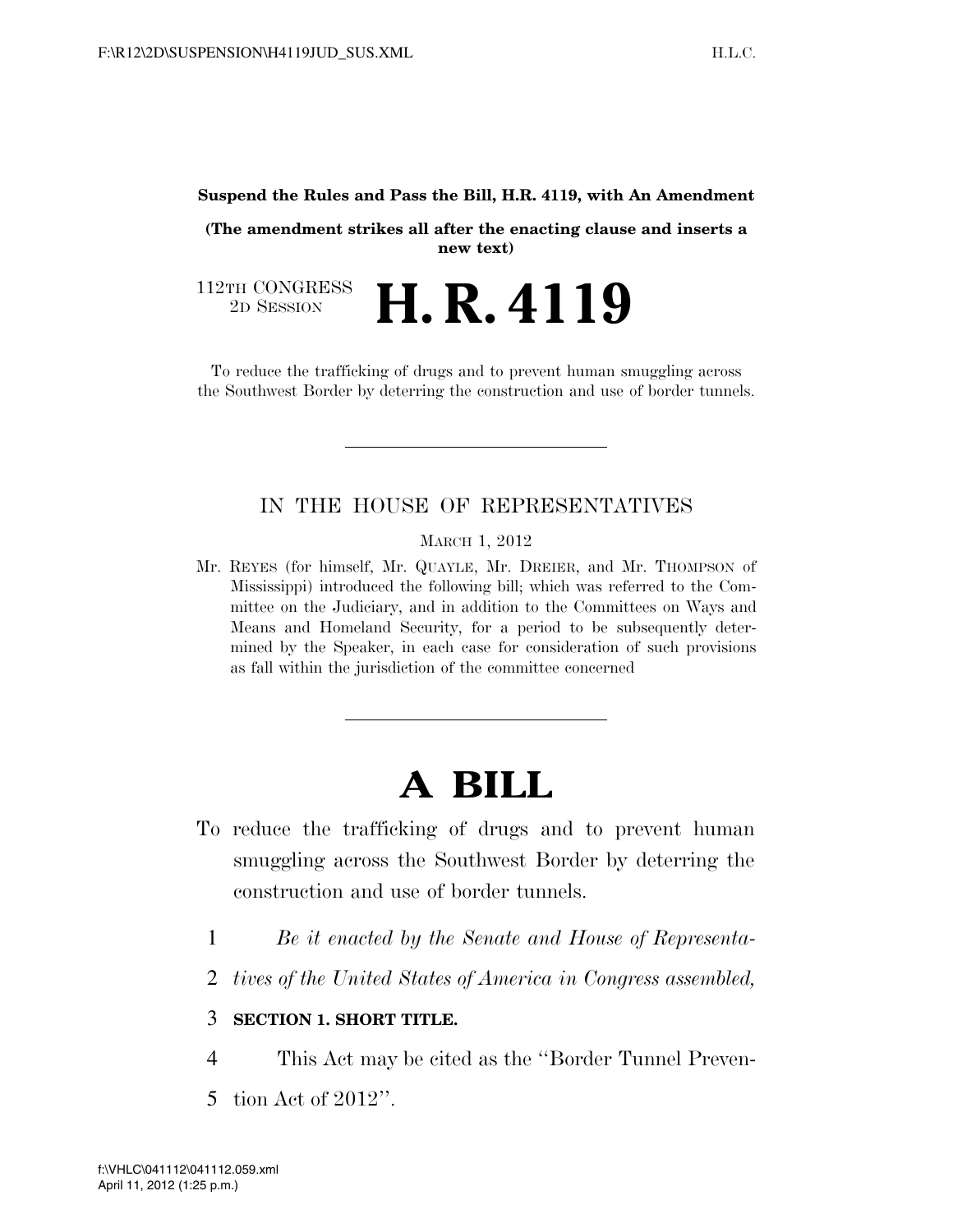### **SEC. 2. FINDINGS.**

Congress finds the following:

 (1) Trafficking and smuggling organizations are intensifying their efforts to enter the United States through tunnels and other subterranean passages between Mexico and the United States.

 (2) Border tunnels are most often used to transport narcotics from Mexico to the United States, but can also be used to transport people and other contraband.

 (3) From Fiscal Year 1990 to Fiscal Year 2011, law enforcement authorities discovered 149 cross-border tunnels along the border between Mex- ico and the United States, 139 of which have been discovered since Fiscal Year 2001. There has been a dramatic increase in the number of cross-border tunnels discovered in Arizona and California since Fiscal Year 2006, with 40 tunnels discovered in California and 74 tunnels discovered in Arizona.

 (4) Section 551 of the Department of Home- land Security Appropriations Act, 2007 (Public Law 109–295) added a new section to title 18, United States Code (18 U.S.C. 555), which—

 (A) criminalizes the construction or financ-ing of an unauthorized tunnel or subterranean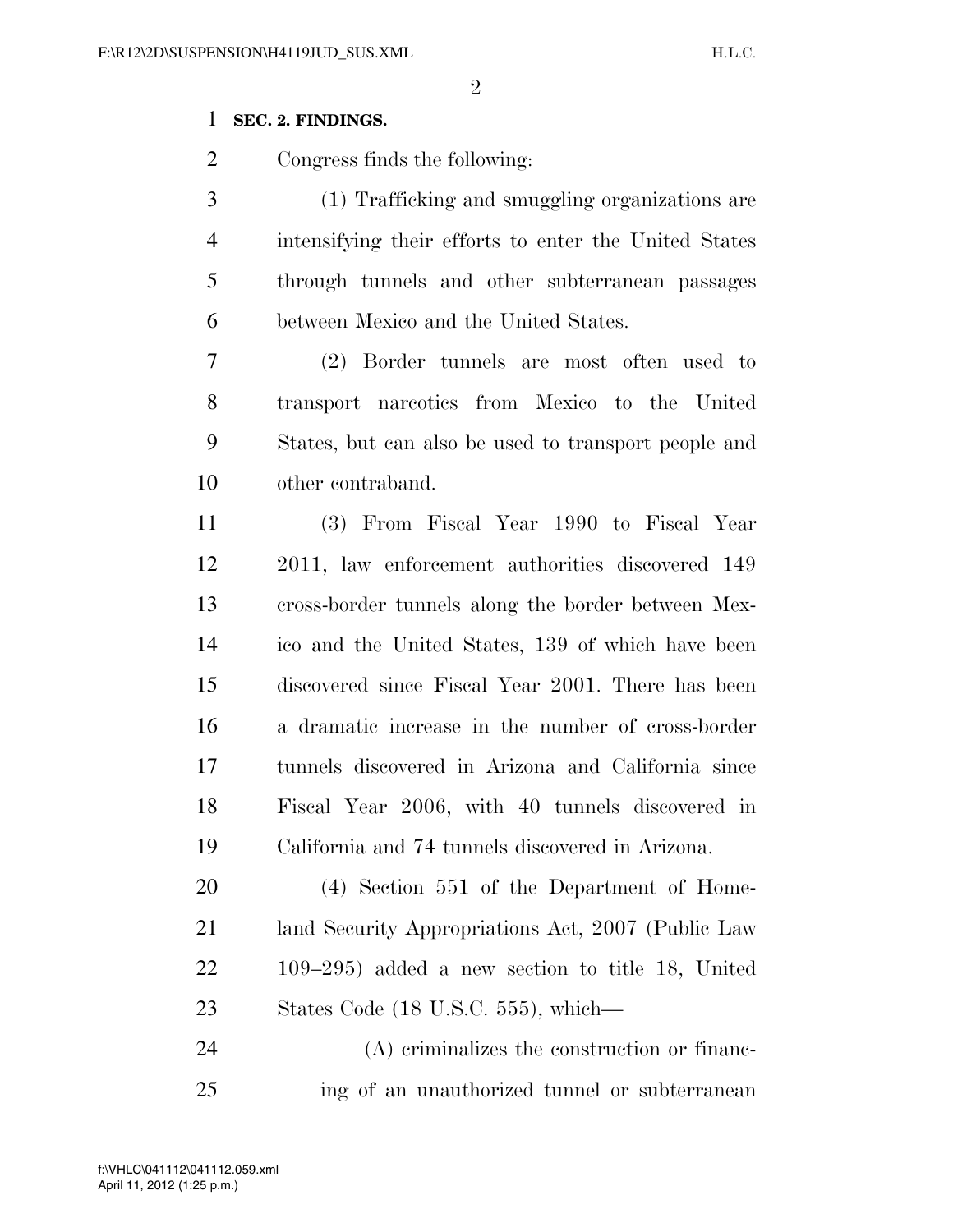| $\mathbf{1}$   | passage across an international border into the              |
|----------------|--------------------------------------------------------------|
| $\overline{2}$ | United States; and                                           |
| 3              | (B) prohibits any person from recklessly                     |
| 4              | permitting others to construct or use an unau-               |
| 5              | thorized tunnel or subterranean passage on the               |
| 6              | person's land.                                               |
| 7              | (5) Any person convicted of using a tunnel or                |
| 8              | subterranean passage to smuggle aliens, weapons,             |
| 9              | drugs, terrorists, or illegal goods is subject to an en-     |
| 10             | hanced sentence for the underlying offense. Addi-            |
| 11             | tional sentence enhancements would further deter             |
| 12             | tunnel activities and increase prosecutorial options.        |
|                |                                                              |
| 13             | SEC. 3. ATTEMPT OR CONSPIRACY TO USE, CONSTRUCT, OR          |
| 14             | FINANCE A BORDER TUNNEL.                                     |
| 15             | Section 555 of title 18, United States Code, is              |
| 16             | amended by adding at the end the following:                  |
| 17             | "(d) Any person who attempts or conspires to commit          |
| 18             | any offense under subsection (a) or subsection (c) of this   |
| 19             | section shall be subject to the same penalties as those pre- |
| 20             | scribed for the offense, the commission of which was the     |
| 21             | object of the attempt or conspiracy.".                       |
| 22             | SEC. 4. AUTHORIZATION FOR INTERCEPTION OF WIRE,              |
| 23             | ORAL, OR ELECTRONIC COMMUNICATIONS.                          |
| 24             | Section $2516(1)(e)$ of title 18, United States Code,        |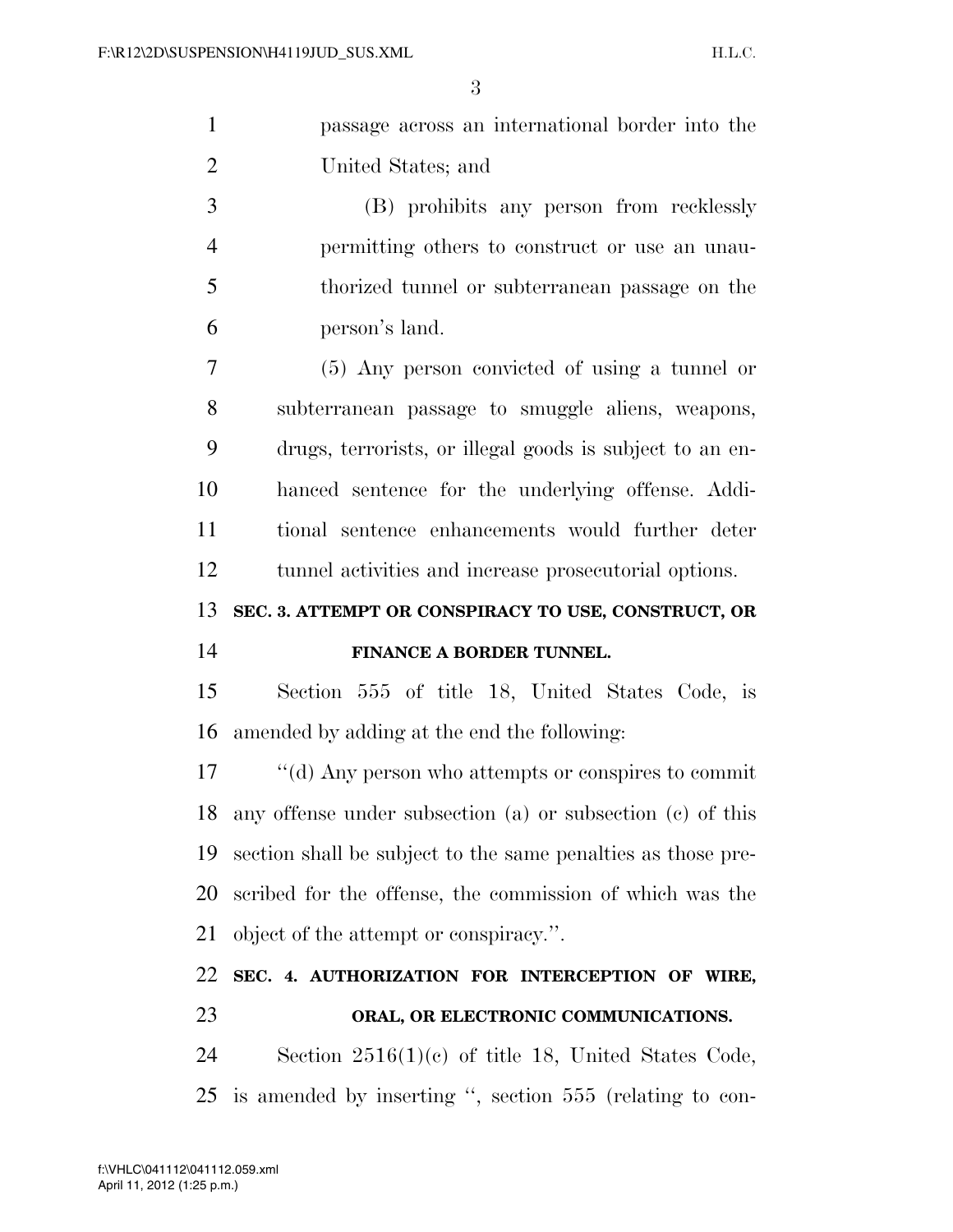struction or use of international border tunnels)'' before the semicolon at the end.

#### **SEC. 5. FORFEITURE.**

 Section 982(a)(2)(B) of title 18, United States Code, 5 is amended by inserting "," after " $545$ ,".

### **SEC. 6. MONEY LAUNDERING DESIGNATION.**

 Section 1956(c)(7)(D) of title 18, United States Code, is amended by inserting ''section 555 (relating to border tunnels),'' after ''section 554 (relating to smug-gling goods from the United States),''.

### **SEC. 7. SENSE OF CONGRESS.**

12 It is the sense of Congress that—

 (1) success in combating the construction and use of cross-border tunnels requires cooperation be- tween Federal, State, local, and tribal officials and assistance from private land owners and tenants across the border between Mexico and the United States;

 (2) the Department of Homeland Security is currently engaging in outreach efforts in California to certain landowners and tenants along the border to educate them about cross-border tunnels and seek their assistance in combating their construction; and (3) the Department should continue its out-reach efforts to both private and governmental land-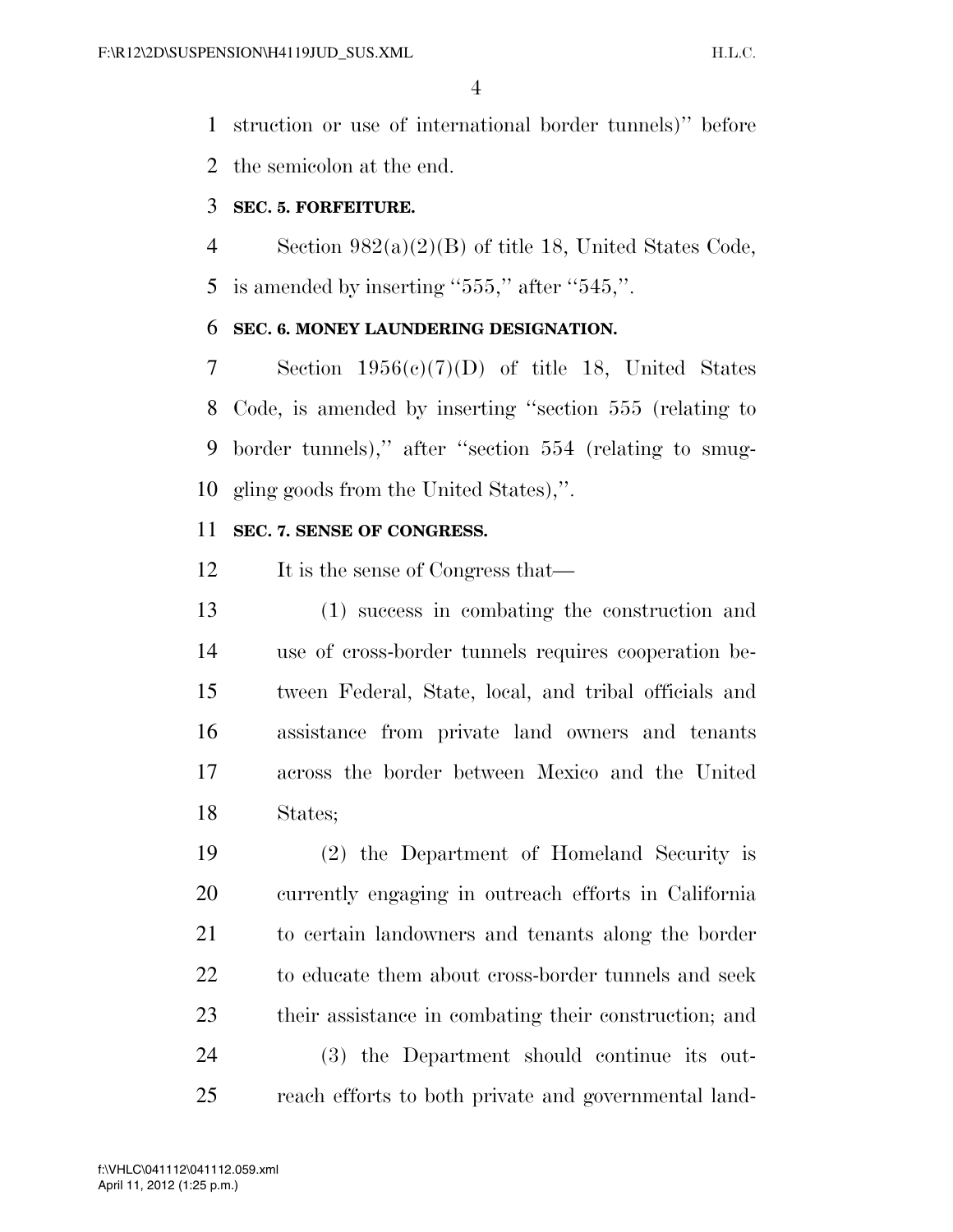owners and tenants in areas along the border be- tween Mexico and the United States with a high rate of cross-border tunnels.

**SEC. 8. REPORT.** 

 (a) IN GENERAL.—The Secretary of Homeland Secu- rity shall submit an annual report to the congressional committees set forth in subsection (b) that includes a de-scription of—

 (1) the cross-border tunnels along the border between Mexico and the United States discovered during the preceding fiscal year; and

 (2) the needs of the Department of Homeland Security to effectively prevent, investigate and pros- ecute border tunnel construction along the border between Mexico and the United States.

 (b) CONGRESSIONAL COMMITTEES.—The congres-sional committees set forth in this subsection are—

 (1) the Committee on Homeland Security and Governmental Affairs of the Senate;

 (2) the Committee on the Judiciary of the Sen-ate;

 (3) the Committee on Appropriations of the Senate;

 (4) the Committee on Homeland Security of the House of Representatives;